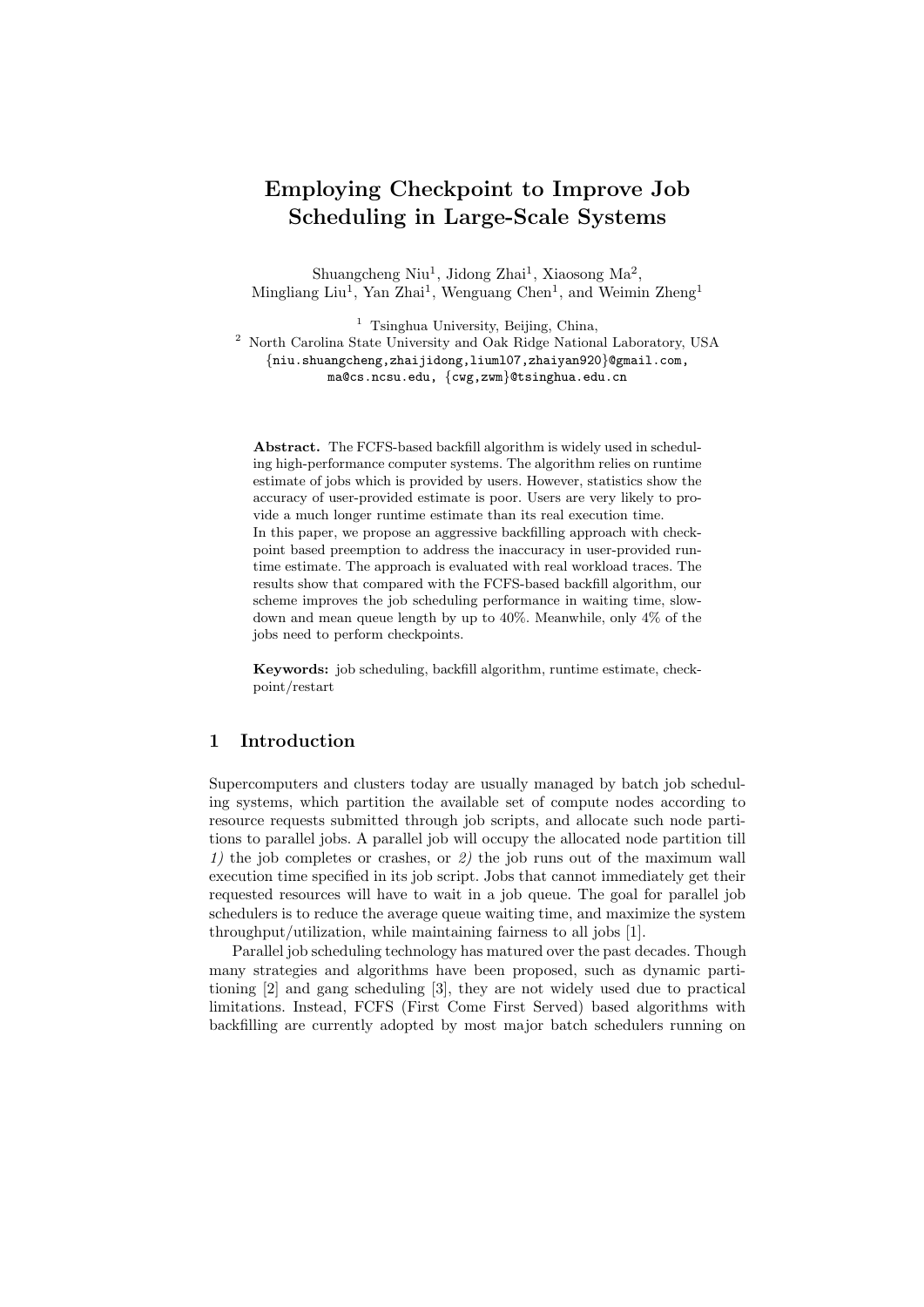supercomputers and clusters alike. It was first developed for the IBM SP1 parallel supercomputer installed at Argonne National Laboratory, as part of EASY (the Extensible Argonne Scheduling sYstem) [4]. Several variants of FCFS-based backfilling (referred to as backfilling in the rest of this paper) serve as the default setting in today's prominent job schedulers, such as LSF [5], Moab [6], Maui [7], PBS/Torque [8], and LoadLeveler [9].



Fig. 1. Queue length vs. system utilization level based on job traces on four parallel systems

The backfilling algorithm is able to make use of idle "holes" left caused by advance reservation for jobs that arrived earlier but unable to run due to insufficient resources, by filling in small jobs that are guaranteed to finish before the reservation starts (more details of the algorithm will be given later). However, systems using such mechanism still suffer from resource under-utilization. Figure 1 illustrates such problem based on the workload traces from four production systems (available online at the Parallel Workloads Archive [10]): Intrepid at Argonne National Laboratory (ANL), Blue Horizon at the San Diego Supercomputing Center (SDSC), IBM SP2 at the Cornell Theory Center (CTC) and Linux cluster at High Performance Computing Center North, Sweden (HPC2N). The parallel job schedulers used at these systems Cobalt, Catalina, EASY, and Maui, respectively, most of which use FCFS+backfilling algorithms. <sup>3</sup> For each system, Figure 1 plots the average system utilization level  $(x \text{ axis})$  and the average job queue length  $(y \text{ axis})$ , calculated for each day from the traces. The results show that on all four systems, it is common for a significant amount of system resource (20% to 80% of nodes) to be idle while there are (many) jobs waiting in the queue. In Peta- and the upcoming Exa-FLOP era, such system

<sup>3</sup> Cobalt uses a WFP-based backfill algorithm.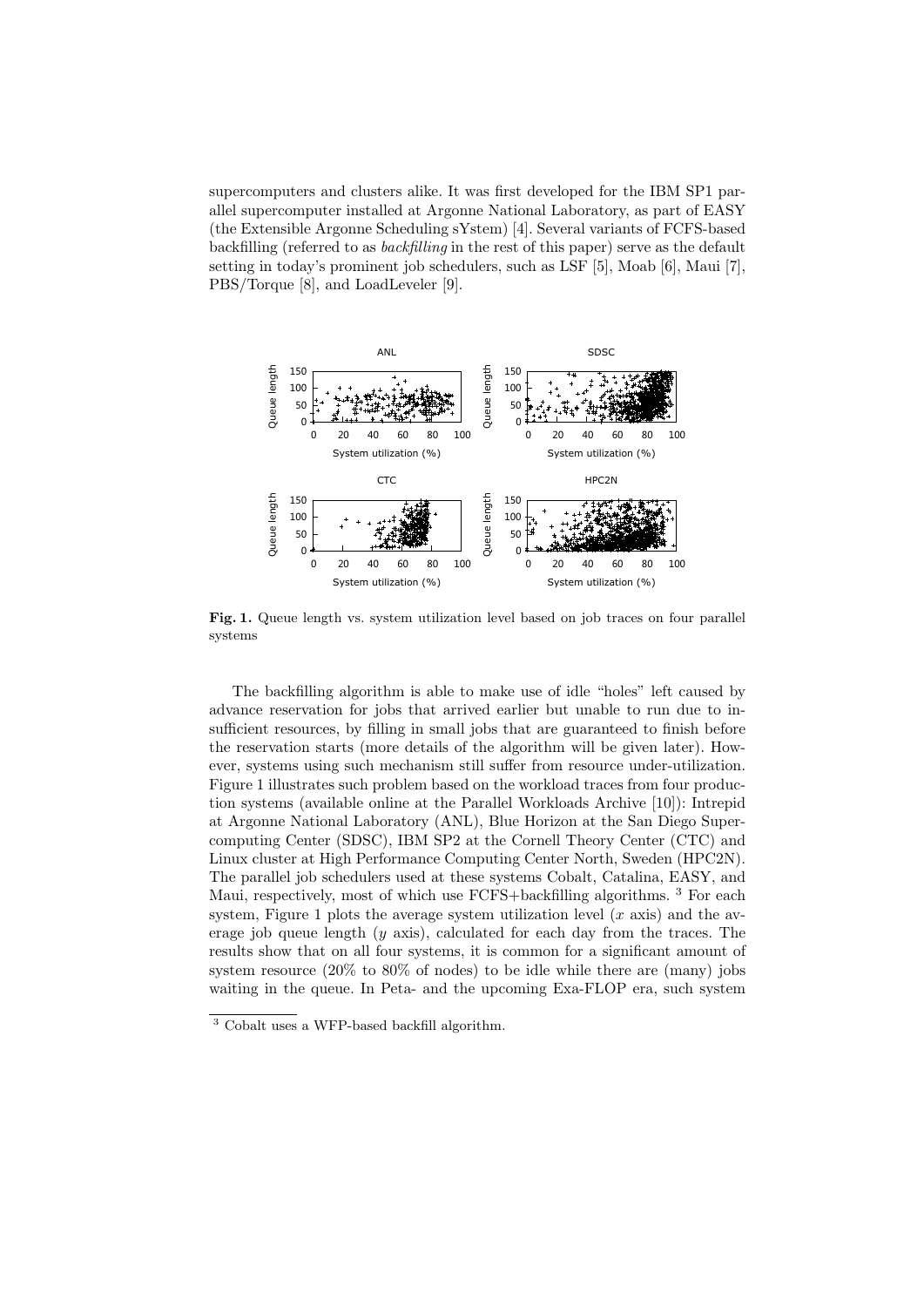

Fig. 2. Distribution of the ratio between the actual and the user-estimated job execution time. Note that supercomputers scheduling policies often allow a "grace period", such as 30 minutes, before terminating jobs that exceed their specified maximum wall time. This, plus extra storage and cleanup operations involved in job termination, explains the existence of ratios larger than 1.

under-utilization translates into more severe waste of both compute resources and energy.

One key factor leading to this defect is that the backfilling effectiveness depends on the job execution wall time estimate submitted by the user, which has been found in multiple studies to be highly inaccurate [11, 12]. By comparing the user-estimated and the actual job execution times from the aforementioned traces, we calculate the probability density function of the wall time estimate accuracy, as  $t_{run}/t_{req}$ , where  $t_{run}$  is the actual runtime and  $t_{req}$  is the userprovided estimate.

Figure 2 suggests that a large portion ( $\sim$ 40%) of jobs actually terminated within 20% of the estimated time. The distribution of the actual/estimated execution time ratio spread quite uniformly over the rest of the spectrum, except a noticeable burst around 1. Overall, only 17% of jobs completed within the 0.9-1.1 range of the estimated time, across the four systems. As to be discussed in more detail in the next section, such dramatic job wall time estimate error leads to significant problems in backfilling effectiveness.

To improve scheduling performance, many previous studies have targeted improving the accuracy of job execution time estimate [13–15], with only limited success. In fact, there are several factors leading to inaccurate estimates, mostly overestimates. Firstly, users may not have enough knowledge on the expected execution time of their jobs (especially with short testing jobs and jobs with new input/parameters/algorithms), and choose to err on the safe side. Secondly, in many cases the large estimated-to-actual execution time ratio is caused by unexpected (early) crash of the job. Thirdly, users tend to use a round value (such as 30 min or 1 hour) as the estimated wall time, causing large "rounding error" for short jobs. All the above factors help making job wall time overestimation a perpetual phenomenon in batch systems. Actually, a study by Cynthia et al. revealed that such behavior is quite stubborn, with little estimate accuracy improvement even when the threat of over-time jobs being killed is removed [16].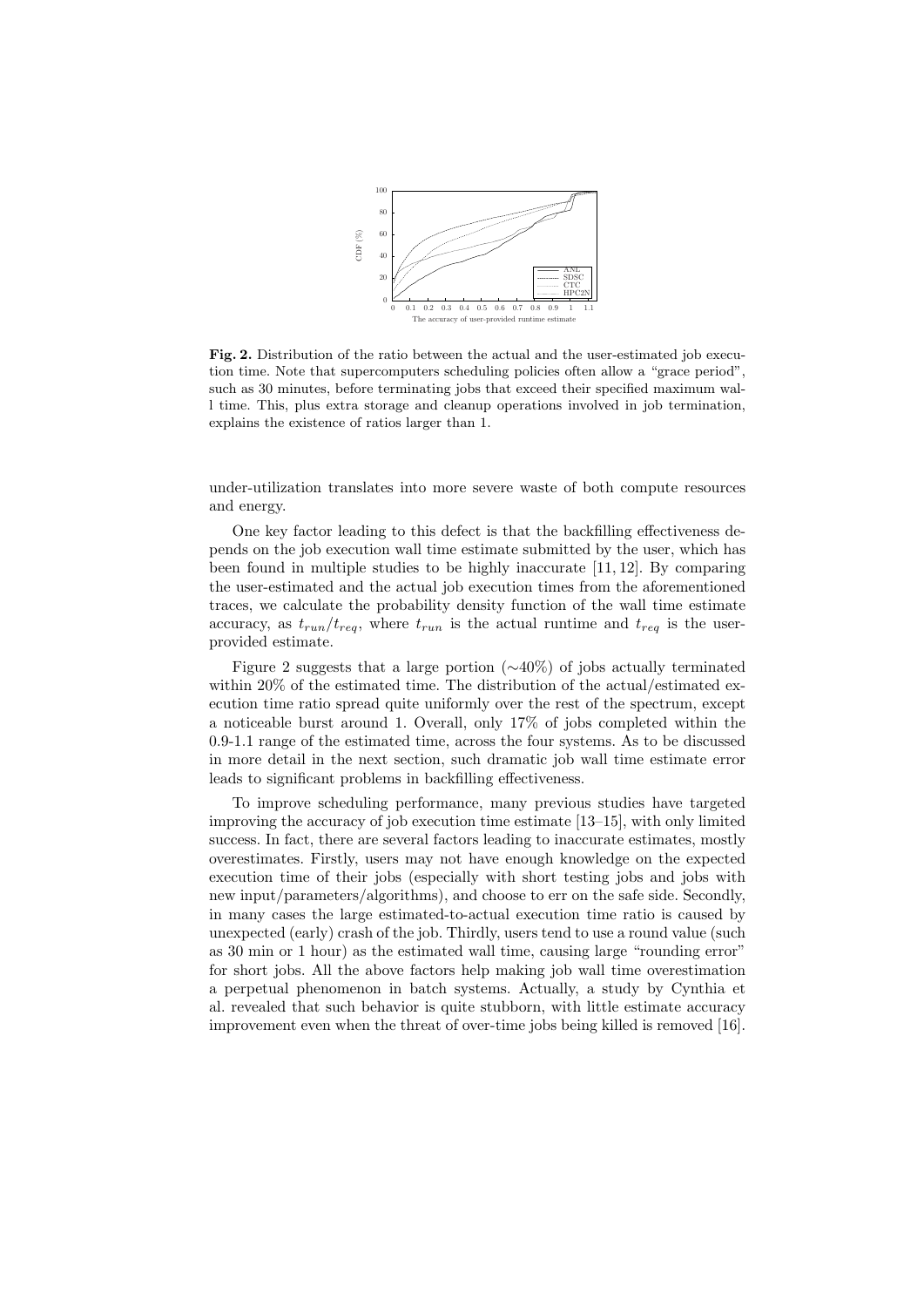In this paper, we propose a new scheduling algorithm that couples advance reservation, backfilling, and job preemption. Our approach is motivated by the observation that on today's ever-larger systems, checkpointing has become a standard fault tolerance practice, in answer to the shortening MTBF (mean time between failures). With portable, optimized tools such as BLCR [17], parallel file systems designed with checkpointing as a major workload or even specifically for the checkpointing purpose (such as PLFS [18]), emerging high-performance hardware such as aggregated SSD storage, and a large amount of recent/ongoing research on checkpointing [19–21], the efficiency and scalability of job checkpointing has been improving significantly. Such growing checkpoint capability on large-scale systems enables us to relax the backfill conditions, by allowing jobs to be aggressively backfilled, and suspended for later execution if resources are due for advance reservation.

This approach manages to make use of idle nodes without wasting resources by aborting opportunistically backfilled jobs. By limiting the per-job checkpointing occurrences and adjusting the backfill aggressiveness, our algorithm is able to achieve a balance between improving resource utilization, controlling the extra checkpointing and restarting overhead, and maintaining scheduling fairness.

We consider our major contributions as follows:

- 1. A checkpoint-based scheduling algorithm. To our knowledge, this is the first paper that discusses how to leverage checkpointing techniques to optimize the backfilling scheduling algorithm. Although some previous works proposed preemption based backfill, no works discussed how to use checkpoint technique to improving backfilling scheduling. We analyzed the limitations of an existing FCFS-based backfilling algorithm and improved it by enabling aggressive backfilling with estimated wall time adjustment and checkpointbased job preemption.
- 2. Comprehensive evaluation with trace-driven simulation. We conducted experiments using job traces collected from four production systems, including Intrepid, currently ranked 15th on the Top500 list. Our results indicate that compared with the classical FCFS-based backfill algorithm, the checkpointbased approach is capable of producing significant improvements (by up to 40%) to key scheduling performance metrics, such as job average wait time, slowdown, and the mean queue length.

In our evaluation, we also estimated the overhead incurred by checkpoint/restart operations, based on system information from the Intrepid system. Different I/O bandwidths are considered, simulation results suggest that extra checkpoint/restart operations hardly cause any impact on the key scheduling performance metrics.

The remainder of this paper is organized as follows. Section 2 reviews the traditional FCFS-based backfilling algorithm. Section 3 presents our checkpointbased scheduling approach and gives detailed algorithms. Section 4 reports our simulation results on job scheduling performance, while Section 5 analyzes the introduced checkpoint overhead. Section 6 discusses related work, and finally, Section 7 suggests potential future work and concludes the paper.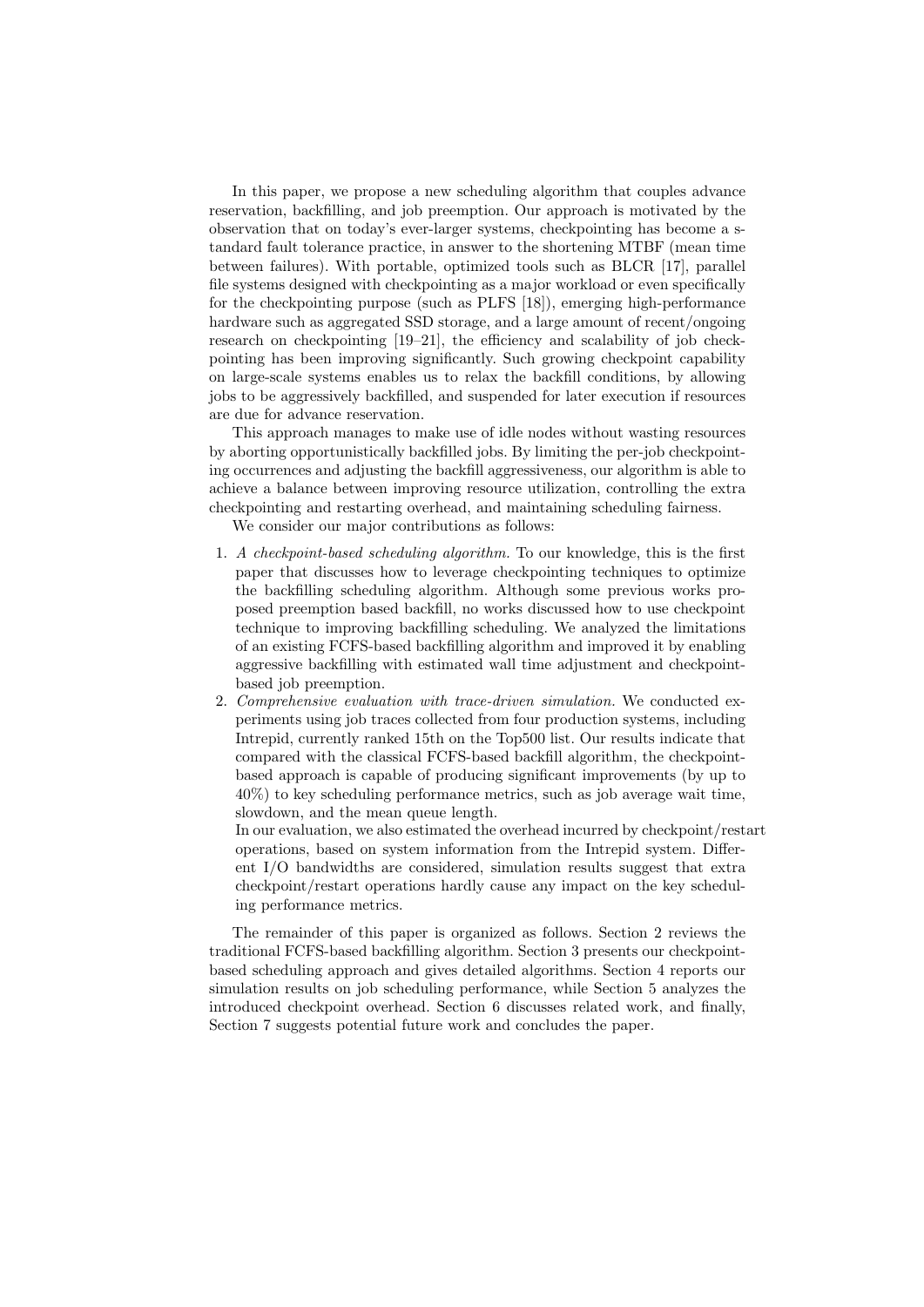# 2 Classical Backfilling Algorithm Overview

In this section, we review the classical backfilling algorithm to set a stage for presenting our checkpoint-based approach.

Most modern parallel job schedulers give static allocations to jobs with spatial partitioning, i.e., a job is allocated the number of nodes it requested in its job script and uses this partition in a dedicated manner throughout its execution. The widely used FCFS-based backfill algorithm does the following:

- maintain jobs in the order of their arrival in the job queue and schedule them in order if possible,
- upon a job's completion or arrival, dispatch jobs from the queue front and reserve resources for the first job in the queue that cannot be run due to insufficient resource available,
- based on the user estimated wall times of the running jobs, calculate the backfill time window, and
- traverse the job queue and schedule jobs that can fit into the backfill window, whose execution will not interfere with the advance reservation. Such jobs should either complete before the reserved "queue head job" start time or occupy only nodes that the advance reservation does not need to use.

A simplified version of such strategy, used in the popular Maui scheduler [7], is shown as Algorithm 1, which is also used as the classical backfilling algorithm in our trace-driven simulation experiments. Other popular schedulers such as EASY and LoadLeveler also use similar frameworks.

As can be seen from the algorithm, user-provided estimated runtime is crucial to the overall scheduling performance. Overestimation will not only postpone the reservation time, but also affect the chance for a job to be backfilled. We will see later that increased estimate inaccuracy can significantly impact the classical algorithm's scheduling performance, particularly in the "job slowdown" category.

# 3 Checkpoint-based Backfilling

In this section, we explain our scheduling approach and the proposed algorithm in details. Our algorithm overcomes the limitation in the classical backfilling algorithm by weakening the impact of the user job run time estimation accuracy on the system performance. With our approach, both the wait time and the chance of backfill can be significantly improved.

### 3.1 Assumptions

First, we list several major assumptions made in this work:

1. Rigid jobs: Our design assumes that the jobs are rigid jobs, running on a fixed number of processors (nodes) during its end-to-end execution. This resource requirement is specified in the job script.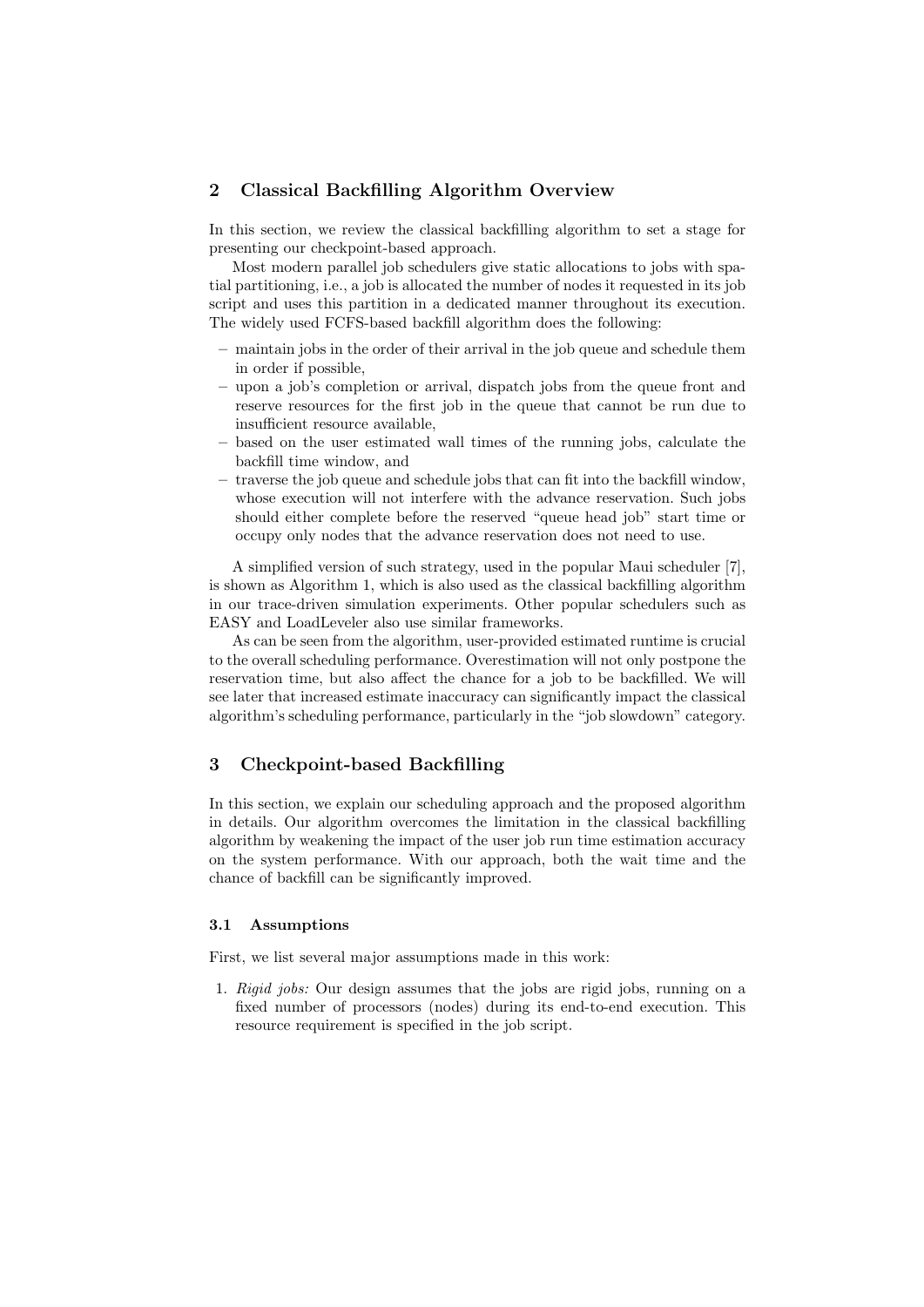**Require:** Job queue  $Q$  is not empty, Resource manager  $RM$ 1: /\* Schedule runnable jobs \*/ 2: for each  $job \in Q$  do 3: if  $job.size > RM-free.size$  then 4: break 5: end if 6: job.predictEndtime  $\leftarrow$  job.estimateRuntime + now() 7:  $run(job)$ 8:  $RM-free_size- = job.size$ 9: end for 10: if  $Q.isEmpty()$  then 11: exit 12: end if 13: /\* Make Reservation \*/ 14:  $reserve\_job \leftarrow Q.top()$ 15:  $future_available\_size \leftarrow RM-free\_size$ 16: running jobs list  $\leftarrow$  Sort running jobs in order of their predicted termination time 17: for each  $job \in running\_jobs\_list$  do 18:  $future_ available_ size  += job_ size$ 19: if  $future_available\_size \geq reserve\_job.size$  then 20:  $reserve_time \leftarrow job.predictEndtime$ 21: break 22: end if 23: end for 24: backfill\_window  $\leftarrow$  reserve\_time – now() 25:  $extra_size \leftarrow future_available_size - reserve_job.size$ 26:  $/*$  Backfilling  $*/$ 27: for each  $job \in Q$  do 28: if  $job.size > RM-free_size$  then 29: continue 30: end if 31: predictRuntime ←job.estimateRuntime 32: if  $predictRuntime \leq backfill\_window$  or  $job.size \leq extra.size$  then 33: job.predictEndtime  $\leftarrow predictRuntime + now()$  $34: \qquad backfill(job)$ 35:  $RM-free_size- = job.size$ 36: if  $predictRuntime > backfill\_window$  then 37:  $extra_size- = job.size$ 38: end if 39: end if 40: end for

Algorithm 1 FCFS-based backfilling algorithm

- 2. Jobs not bound to specific nodes: Each job can execute on any set of nodes that meets the processor number requirement.
- 3. Checkpoint/Restart abilities: The applications or the supercomputing center has checkpoint/restart  $(C/R)$  abilities, which can be initiated any time by the scheduler.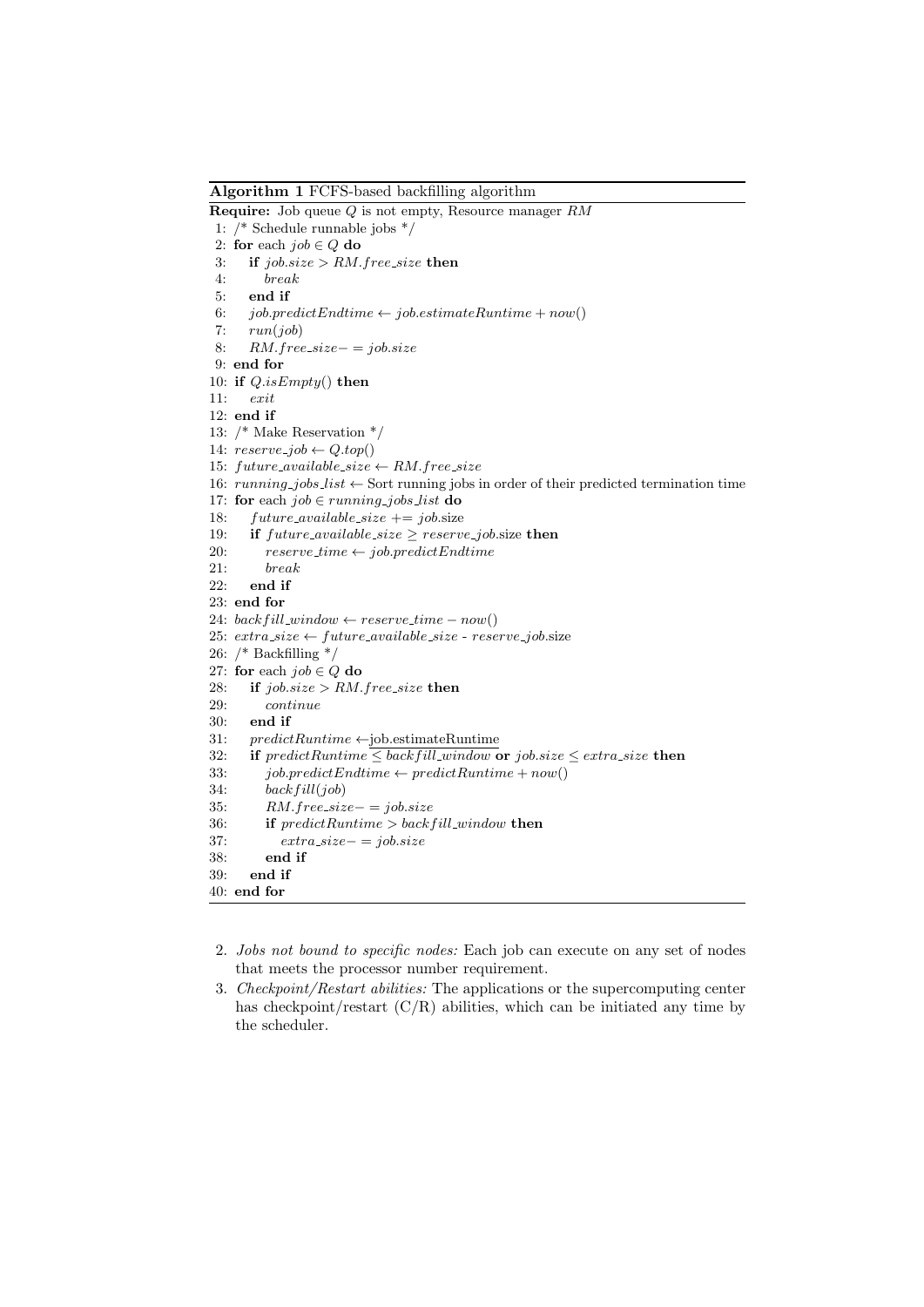Note that the first two assumptions apply to most of classical backfilling algorithms too, allowing each job to be scheduled once and assigned an arbitrary subset of all the available nodes. In the context of our checkpoint-based backfilling scheduling, however, they allow an interrupted and checkpointed job to resume its execution with the same number of nodes without any placement constraints.

### 3.2 Methodology Overview

The main idea behind our checkpoint-based scheduling is to allow the queued jobs to be backfilled more aggressively, but reserve the right to suspend such jobs when they are considered to delay the execution of a higher-priority job. The flow of our algorithm works similarly as the classical one. The major difference lies in that at the time a high priority waiting job with advance reservation is expected to run, if any backfilled jobs are still running, we checkpoint rather than kill them. This allows us to cope with the highly overestimated run time and perform aggressive backfilling. In selecting backfill candidates, rather than directly using the user provided run time estimate, our scheduler predicts a job's actual execution time by intentionally scale down the estimated run time. According to Figure 2, most of the overestimated jobs can safely complete before the reserved deadline. For those jobs that such prediction actually underestimates their execution time, checkpointing avoids wasting the amount of work already performed, yet maintains the high priority of the job holding advance reservation.

Figure 3 illustrates the working of the checkpoint-based scheduling scheme with a set of sample jobs. Each job is portrayed as a rectangle, with the horizontal and vertical dimensions representing the 2D resource requirement: estimated wall time and processor/node number requested. The gray area within each waiting job's rectangle indicates its actual execution time. At a certain time point, jobs A and B are running, and jobs C, D and E are waiting in the queue, as shown in Figure 3(a). Upon A's completion, there are not sufficient resources for the queue head job C. The scheduler performs advance reservation for C, based on the estimated wall time of B. The moment that B terminates is the reserve time for C. The time from A's to B's termination forms the backfill window.

With the classical backfilling algorithm (Figure 3(b)), because  $D$ 's and E's runtime estimates exceed the backfill window, D and E will not be backfilled, although D's actual runtime can fit in the window. D and E will run after C terminates, wasting resources within the backfill window.

With the checkpoint-based backfilling algorithm (Figure  $3(c)$ ), instead, both D and E will be backfilled. D will terminate before the reserved time. E, on the other hand, will be preempted at the reserved time and broken into two segments: E1 and E2. When C terminates, E will be restarted to resume its execution.

This example illustrates several advantages of the checkpoint-based scheduling approach. First, overestimated jobs benefit from eager backfilling, producing both shorter wait time and higher system utilization. Second, the checkpointed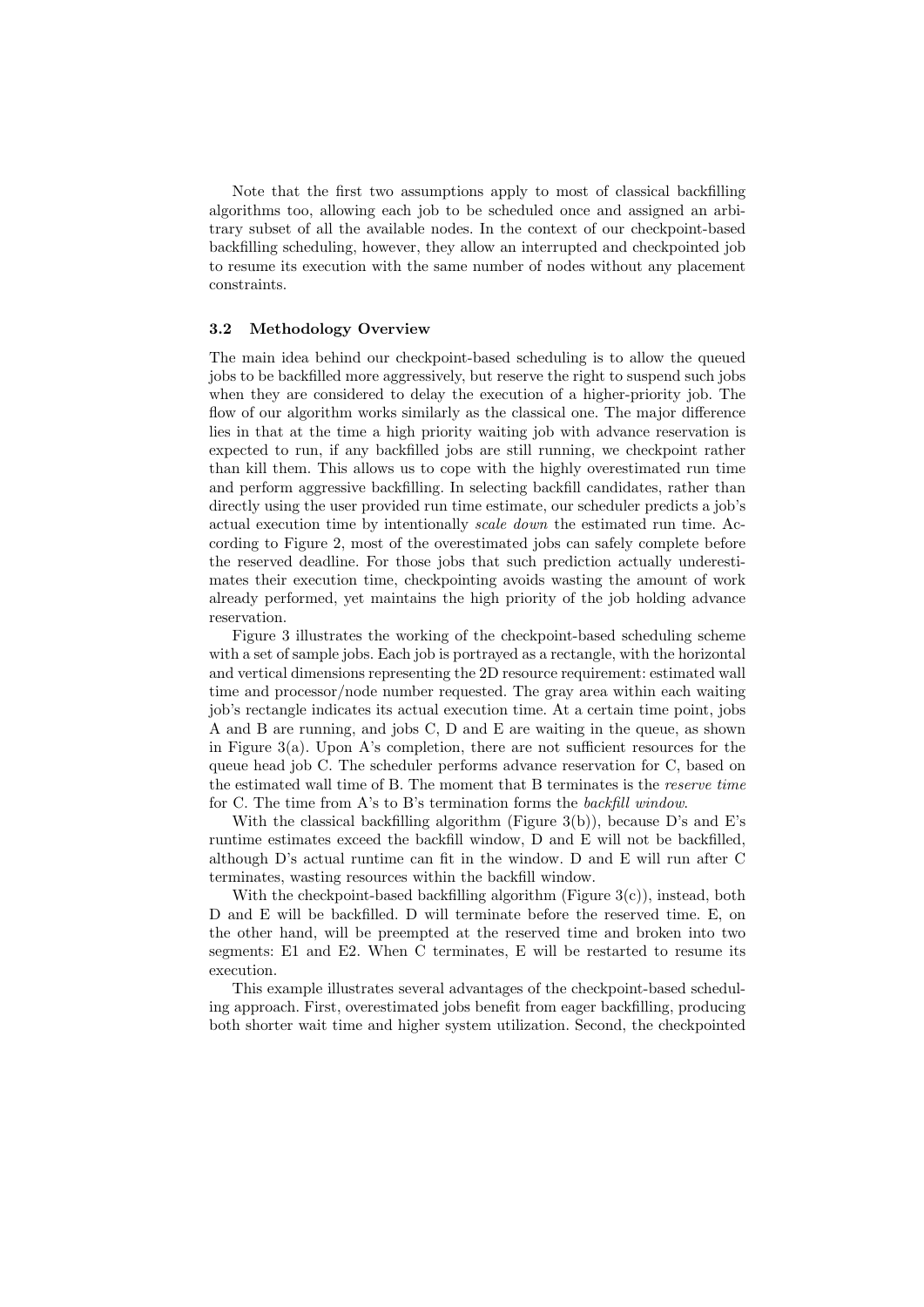

(b) Scheduling with FCFS-based (c) Scheduling with checkpointbackfill algorithm based backfill algorithm

Fig. 3. With checkpoint-based backfill algorithm, job D which is overestimated benefits from the backfilling, job E also reduces the response time. Meanwhile, the top queue job is not affected.

Algorithm 2 Job.predictRuntime() **Require:** job runtime estimate threshold  $t_{thr}$ , the split factor  $p$ 1: if job.estimateRuntime  $\lt t_{thr}$  then<br>2: return iob.estimateRuntime 2: return job.estimateRuntime 3: else 4: if  $job.isCheckPointJob()$  then 5: return job.estimateRuntime − job.hasRunT ime 6: else 7: return job.estimateRuntime ∗ p 8: end if 9: end if

jobs also observe a reduced response time. Finally, the priority of the job holding advance reservation is preserved.

# 3.3 The Checkpoint-based Scheduling Algorithm

Next, we give more detailed description of our proposed checkpoint-based scheduling algorithm and discuss important parameters.

The main checkpoint-based scheduling framework is same with classical backfilling (Algorithm 1). It is executed repeatedly whenever a new job arrives or when a running job terminates. The major different is in Line 31 (highlighted in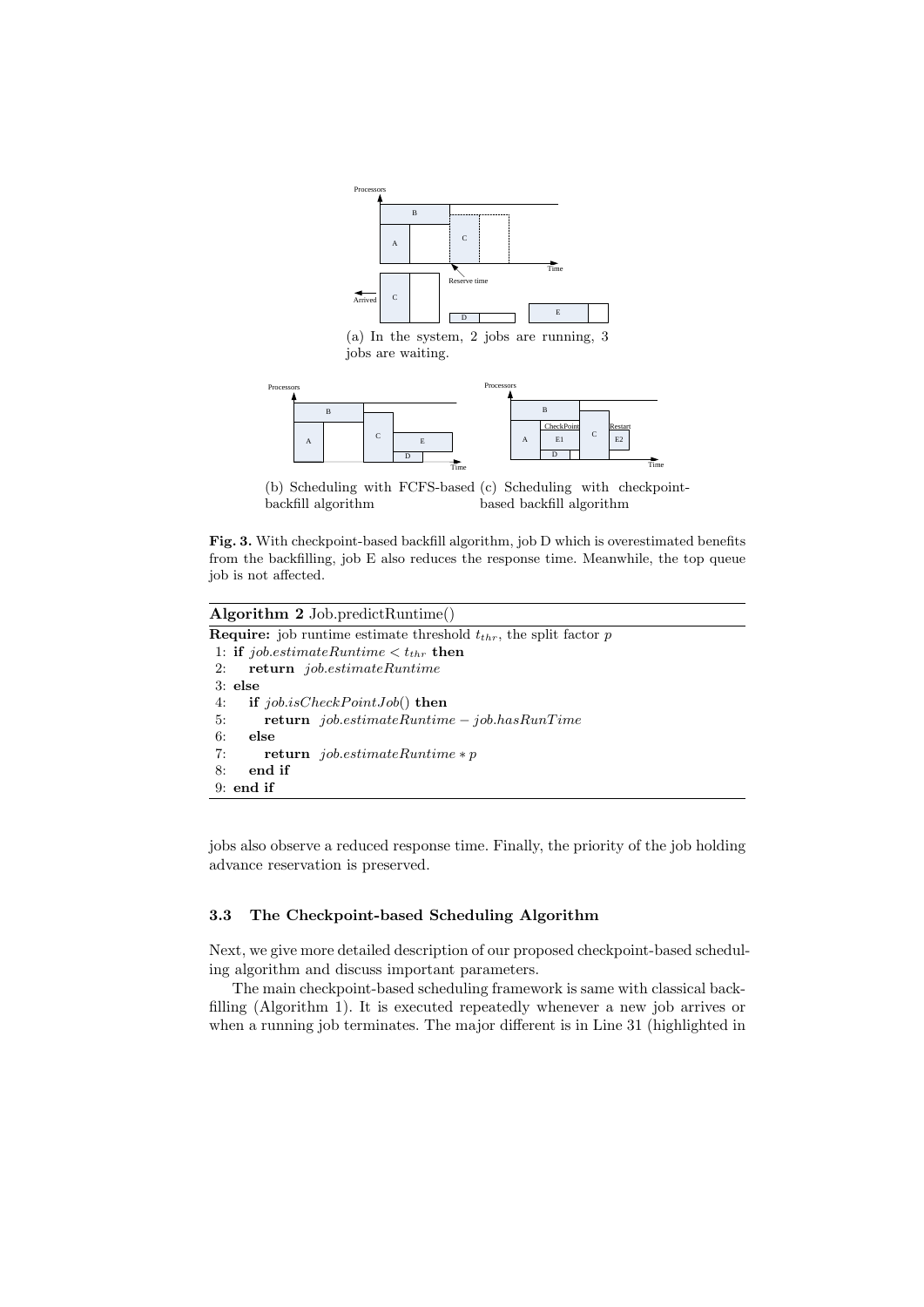Algorithm 3 Preempt algorithm

Require: the reserve time arrives 1: if  $RM-free\_size < respectively>.isize$  then 2: preempting\_jobs\_list  $\leftarrow RM.getPreempting JobsList(reserve\_job)$ 3: for each  $job \in preempting\_{jobs\_list}$  do 4: checkpoint (job) 5: kill  $(job)$ 6:  $RM-free\_size+=job.size$ 7:  $Q.push(job)$ 8: end for 9: end if 10: run (reserve job) 11:  $RM.free\_size- = reserve\_job.size$ 

the algorithm with underlined subroutine calls). When checking backfill eligibility and calculating the predicted end time, it according to the scheduler-predicted run time instead of the user-provided runtime estimate.

The calculating predicate runtime algorithm is the core algorithm, which is shown in Algorithm 2. It describes how the checkpoint-based scheduler performs job execution time prediction. As mentioned earlier, it scales down the user-estimated job wall time  $t_{req}$  by a factor of  $p, 0 < p \le 1$ . However, such adjustment is only applied to jobs that are over a certain threshold  $t_{thr}$ . This is due to several considerations. First, short jobs are fairly easy to be backfilled even without such scale-down. Second, checkpointing and restart will turn out as more expensive to short jobs. Third, short jobs are often meant for testing and debugging, where a split execution might cause more degradation in user experience. Both  $p$  and  $t_{thr}$  are tunable parameters, controlling the aggressiveness of backfilling. In our experiments, we find that such simple schemes seem to work well and system administrators can select a proper parameter values based on empirical results collected from their actual workloads.

Finally, Algorithm 3 specifies the preempt scheme. It is executed whenever the reserved time arrives but there are no sufficient resources to allocate for the top priority job. In this algorithm, the backfilled jobs are checkpointed and terminated, until the top queue job gets its requested resources. The checkpointed jobs are put on the head of the queue. Also, in selecting checkpoint candidates, we start from jobs that are using more nodes, to reduce the number of preemption and checkpointing. Note that each backfilled jobs use fewer nodes than requested by the high-priority job holding advance reservation. Otherwise the latter could be scheduled at an earlier time point. Therefore, our checkpoint candidate identification is essentially performing a "best-fit" selection.

### 4 Evaluation Results

In this section we present our evaluation results obtained from trace-driven simulation experiments. We first analyze the performance of our proposed checkpoint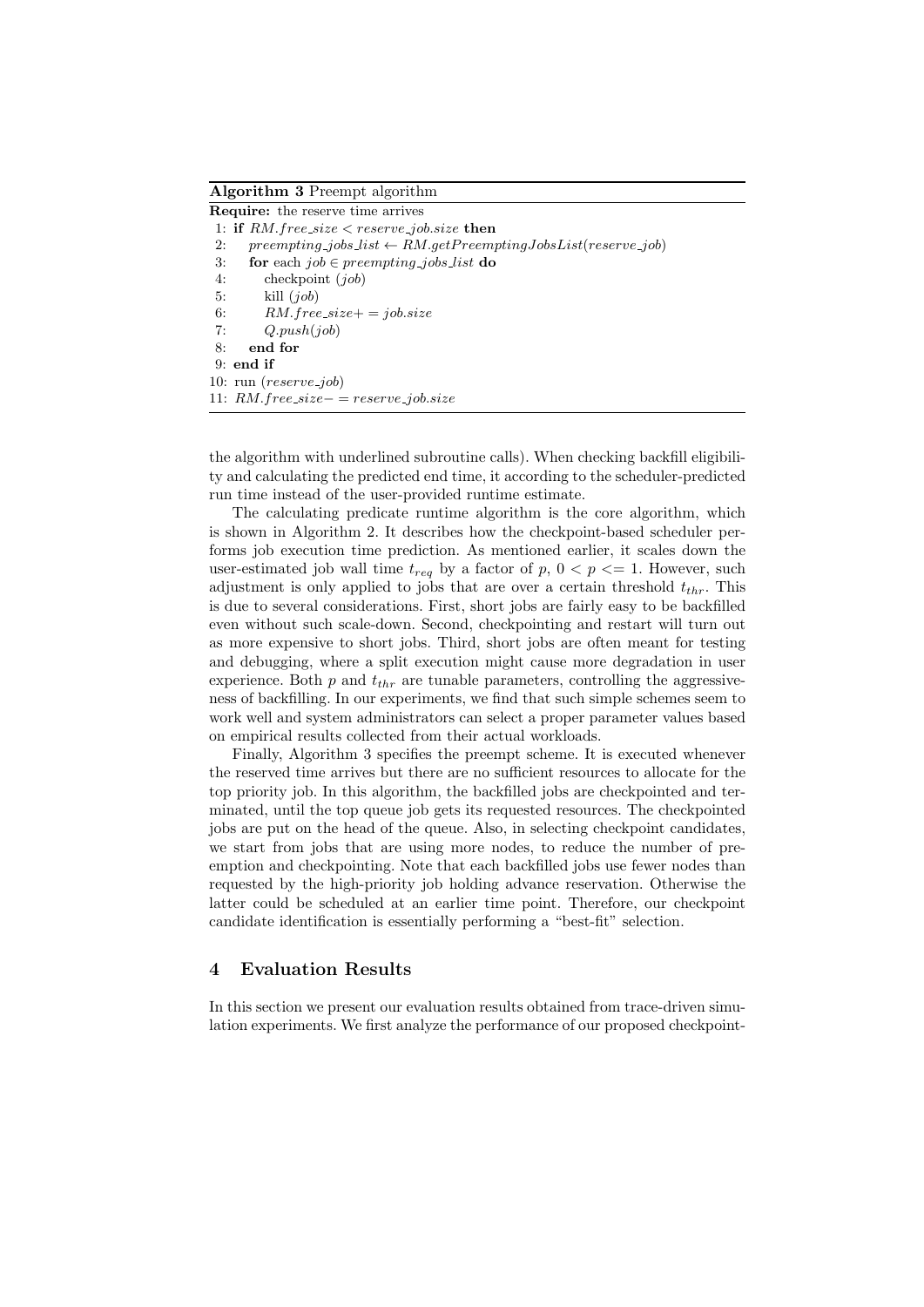based backfill approach using real job traces, and compare it with that of the classical FCFS-based backfilling algorithm. Second, we evaluate the impact of the accuracy of user-provided estimate runtime on the performance of scheduling algorithms.

Simulator We designed and implemented a trace-driven simulator to evaluate the performance of various of scheduling algorithms, which simulate events and states related to batch job scheduling, such as node allocation, job scheduling, job queue status, etc. The input of the simulator includes a job submission trace and a scheduling algorithm. The output of the simulator includes key performance metrics for scheduling systems, which are to be discussed in more details below. Workload Traces In our evaluation, we analyze four real workload traces collected from production systems from the Parallel Workload Archive [10]. Variants of backfilling is used as the default scheduling strategy in these systems. Each trace entry contain job description information items such as user-provided run time estimate, job submission time, actual execution time, and job size (number of processors requested). Below we briefly describe these traces:

- $ANL$ : This trace contains entries for 68,936 jobs that were executed on a 40,960-node IBM Blue Gene/P system at Argonne National Laboratory called Intrepid. It was collected during the first 8 months of 2009 from the 40-rack production Intrepid.
- $-$  SDSC: This trace contains entries for 250,440 jobs that were executed on the 144-node IBM SP2 called Blue Horizon at the San Diego Supercomputer Center from April 2000 to January 2003.
- $-$  CTC: This trace contains entries for 79,302 jobs that were executed on a 512-node IBM SP2 at the Cornell Theory Center from July 1996 through May 1997.
- $-$  HPC2N: This trace contains entries for 527,371 jobs that were executed on a 120-node Linux cluster from the High-Performance Computing Center North (HPC2N) in Sweden from July 2002 to January 2006.

Metrics We evaluate our proposed approach with four commonly used scheduling performance metrics, as defined below.

- $-$  *Wait Time (wait)*: the average per-job wait time in the job queue.
- Bounded Slowdown (slowdown): the ratio of a job's response time to its actual execution time. In this work, we use bounded slowdown to reduce the impact of very short jobs on the average value, calculated as shown in the formula below. The bound value of 10 seconds is used in all our experiments.

 $WaitTime + Max(RunTime, BoundTime)$  $Max(RunTime, BoundTime)$ 

- Queue Length (qLength): the number of average waiting jobs in the job queue at a given time.
- $-$  Backfill Ratio (bRatio): the ratio of the number of backfilled jobs to the total number of jobs.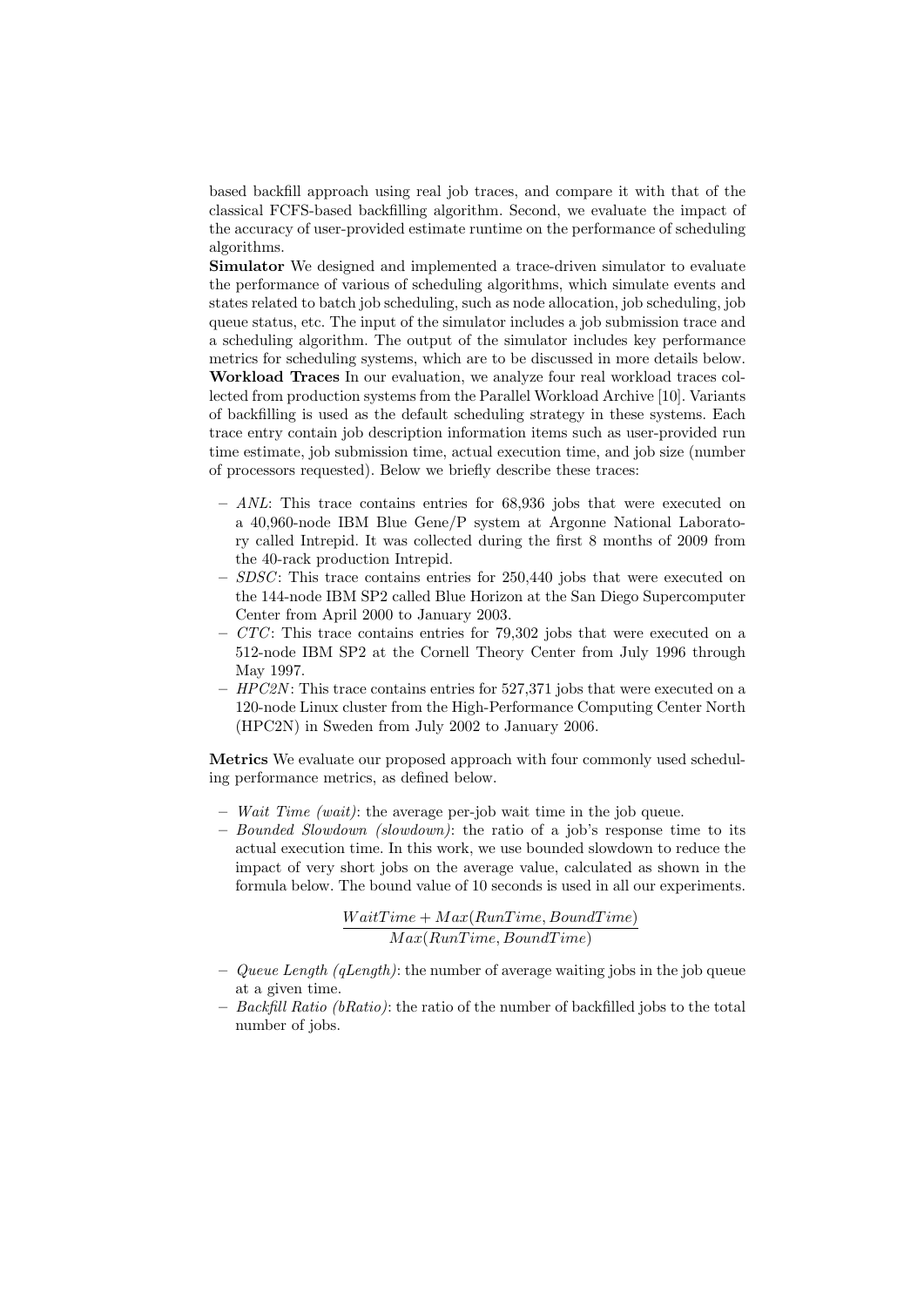

Fig. 4. Performance of checkpoint-based algorithm with different  $p$  values, normalized against the performance of the classical backfilling algorithm, which is marked by the dotted "100%" reference line. The "Classical, Actual" bar shows the performance with the classical algorithm, but supplied with the actual wall time (i.e., without any estimation error).

As will be shown later, with the checkpoint-based backfilling algorithm, most of the jobs still wait only once in the queue. Thus its wait time is the difference between its execution and submission. However, for jobs that do go through checkpointing, the wait time includes all segments of waiting the job spends in the queue.

Note that our trace-driven simulation is asynchronous, in the sense that we replay each job's submission according to the submission time specified in the trace. Therefore, even if an algorithm can improve system utilization, it will not be able to shorten the makespan for all jobs. In this context, it can be proved that the average wait time and the average queue length are equivalent. Therefore, in our results discussion, we only report the job wait time.

### 4.1 Performance of checkpoint-based backfill algorithm

Recall that in the checkpoint-based backfill algorithm, there are two key parameters:

- $t_{thr}$ : The estimated wall time threshold, to mask jobs with wall time estimate smaller than this given threshold from being scaled down with  $p$  when calculating the predicted execution time. If  $t_{thr}$  is set too low, many short jobs will be checkpointed, causing increased overhead. In this paper, we fixed this parameter at 1800 seconds.
- $p$ : The scale-down factor used to predict the actual job run time. The process of tuning p needs to consider the tradeoff between system utilization and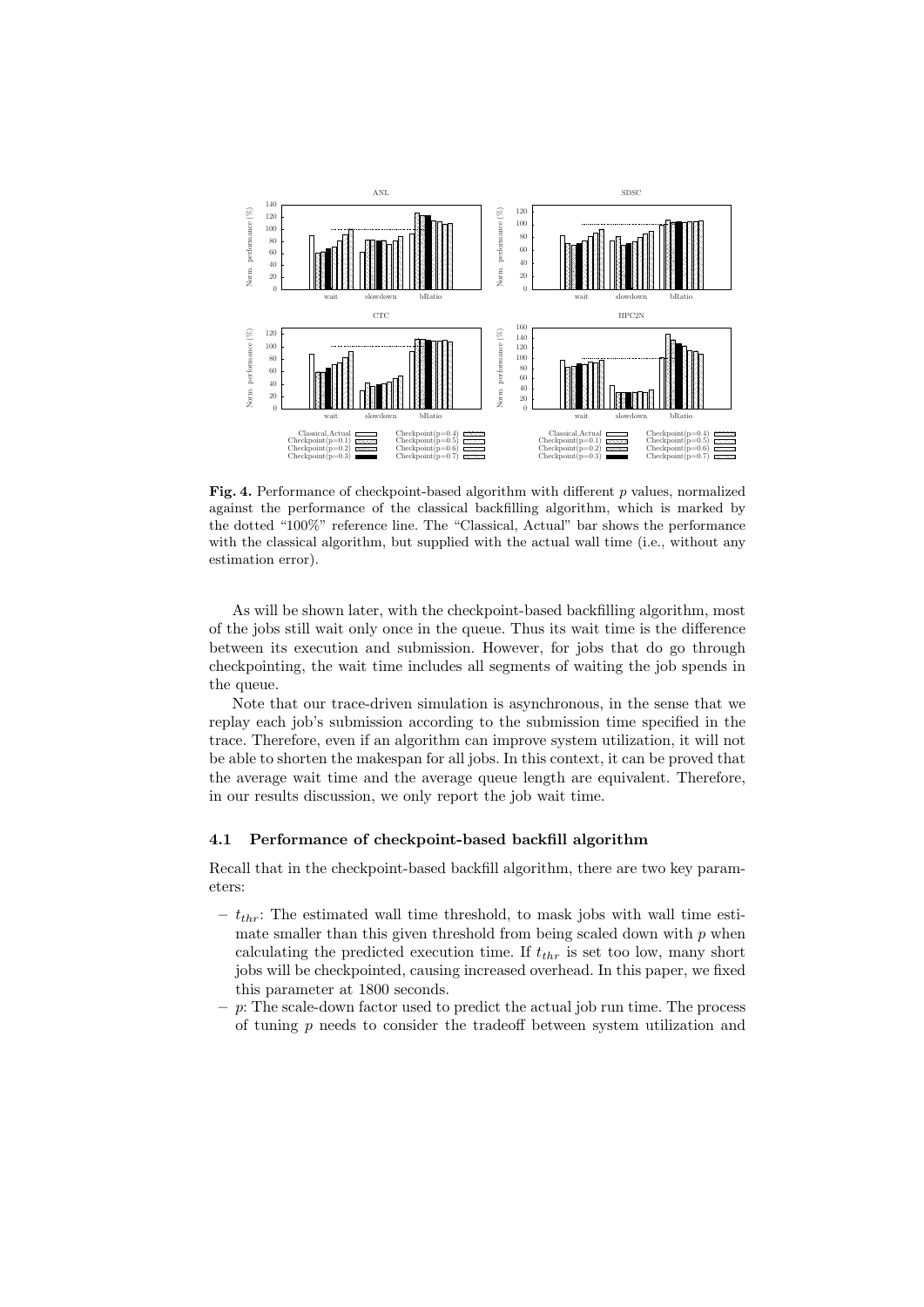

Fig. 5. Scheduling performance of different backfilling algorithms, averaged over subset of days where the system utilization level falls into certain intervals.

cost. If  $p$  is set too low, many of the backfilled jobs might not finish by the reserved time for higher-priority jobs, and have to be checkpointed. In contrast, a very high value of  $p$  can reduce the backfill ratio and work quite similar to the classical algorithm. So we suggest that system administrators utilize their systems' historical job statistics in selecting a proper p.

Figure 4 shows the simulation results and compares the checkpoint-based algorithm with two variants of the classical one (with the user supplied run time estimate and with the actual job run time as a "ideal" estimate).

From the result, our algorithm performs better than both the base and ideal cases of classical algorithm in wait time (equivalent to queue length) and the backfill ratio. This is expected because of our relaxed condition. At the point of  $p = 0.1$  or  $p = 0.2$ , our algorithm performs better than other selection of p.

One thing to note is the slowdown factor. Except for trace HPC2N, the slowdown in our algorithm can be larger than the ideal case of classical algorithm (but still far better than that of the base classical algorithm). The dominant reason for this is that the accurate estimation of small jobs can significantly improve the slowdown factor. However, it's impossible for the users to know exactly how long their jobs can run. In fact, our algorithm still performs better than classical algorithm if we directly use the runtime estimate in the collected trace. In trace set CTC and HPC2N, the slowdown decreases more than 50%.

So from these experiments, we have verified that our algorithm is more advanced than the classical algorithm in improving scheduling performance. Across the traces we obtained, it appears that a  $p$  value of 0.1 or 0.2 delivers the best overall performance. It matches the observation from Figure 2: more than 40% jobs have at least a 5-time overestimation in specifying their expected wall time.

Figure 5 further compares the three algorithms by partitioning days recorded in the trace into multiple buckets according to the daily average system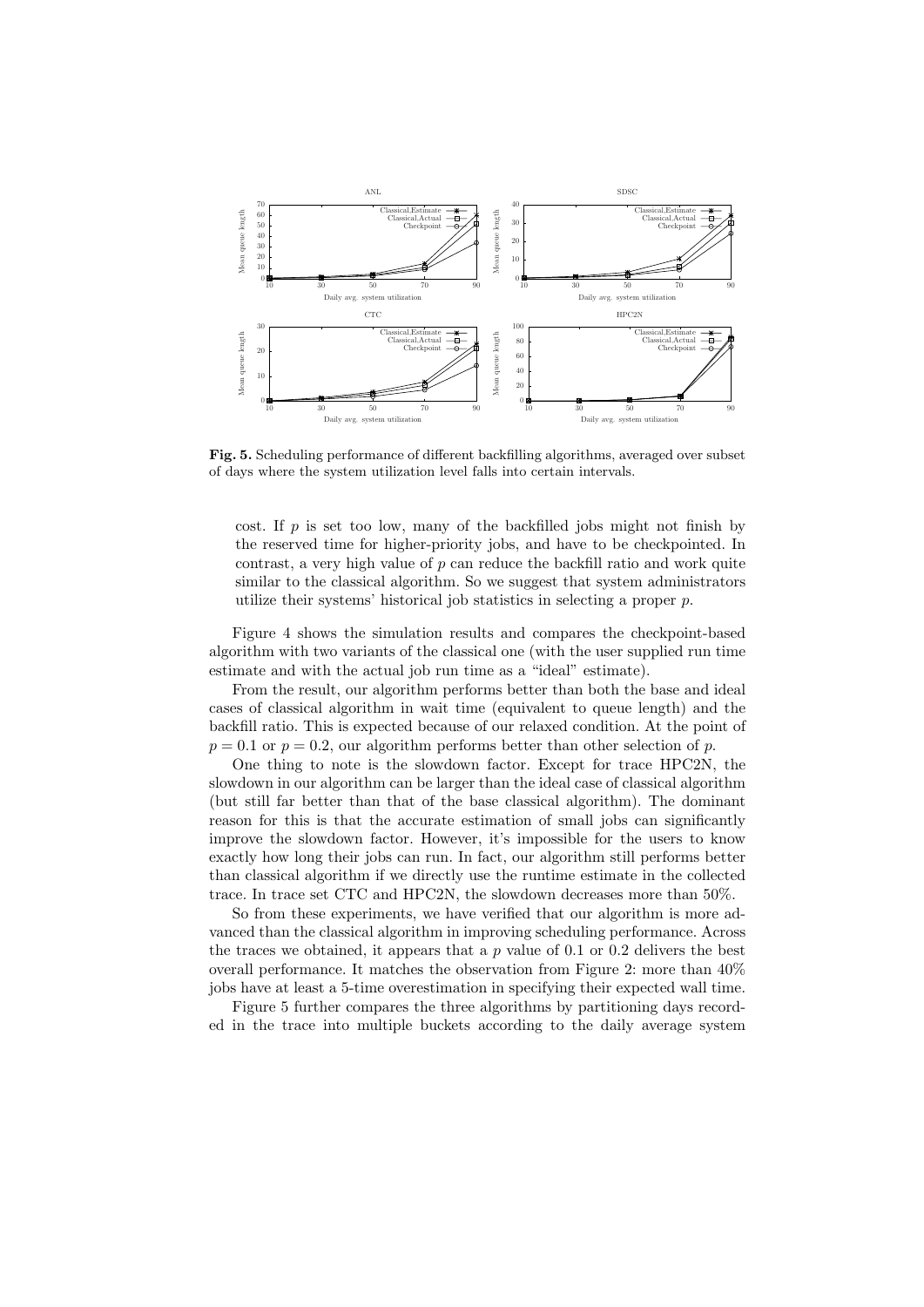

Fig. 6. Evaluation of the impact of estimate accuracy on scheduling algorithms. The left side uses classical algorithm, and right side uses the checkpoint-based algorithm with  $p = 0.2$ . The higher  $\alpha$  is, the more inaccurate runtime estimate will be. When  $\alpha = 0$ , it is scheduled with actual runtime. When  $\alpha = 1$ , it is scheduled with userprovided runtime estimate.

utilization level, and depicting average queue length over jobs in each bucket. It demonstrates that our proposed checkpoint-based algorithm significantly reduces the average queue length on most of the four platforms, especially when the system is busy.

#### 4.2 The impact of estimate accuracy on scheduling algorithms

To understand the impact of overestimation on algorithms' behavior, we evaluate how the two algorithms perform under different degrees of overestimation. As in the Figure 6, the result indicates checkpoint-based algorithm is more stable regarding the degree of inaccuracy changing, especially slowdown metric.

The degree of overestimation is defined as a job's actual run time dividing the runtime estimate. To do quantitative analysis, we introduce a parameter  $\alpha$ ,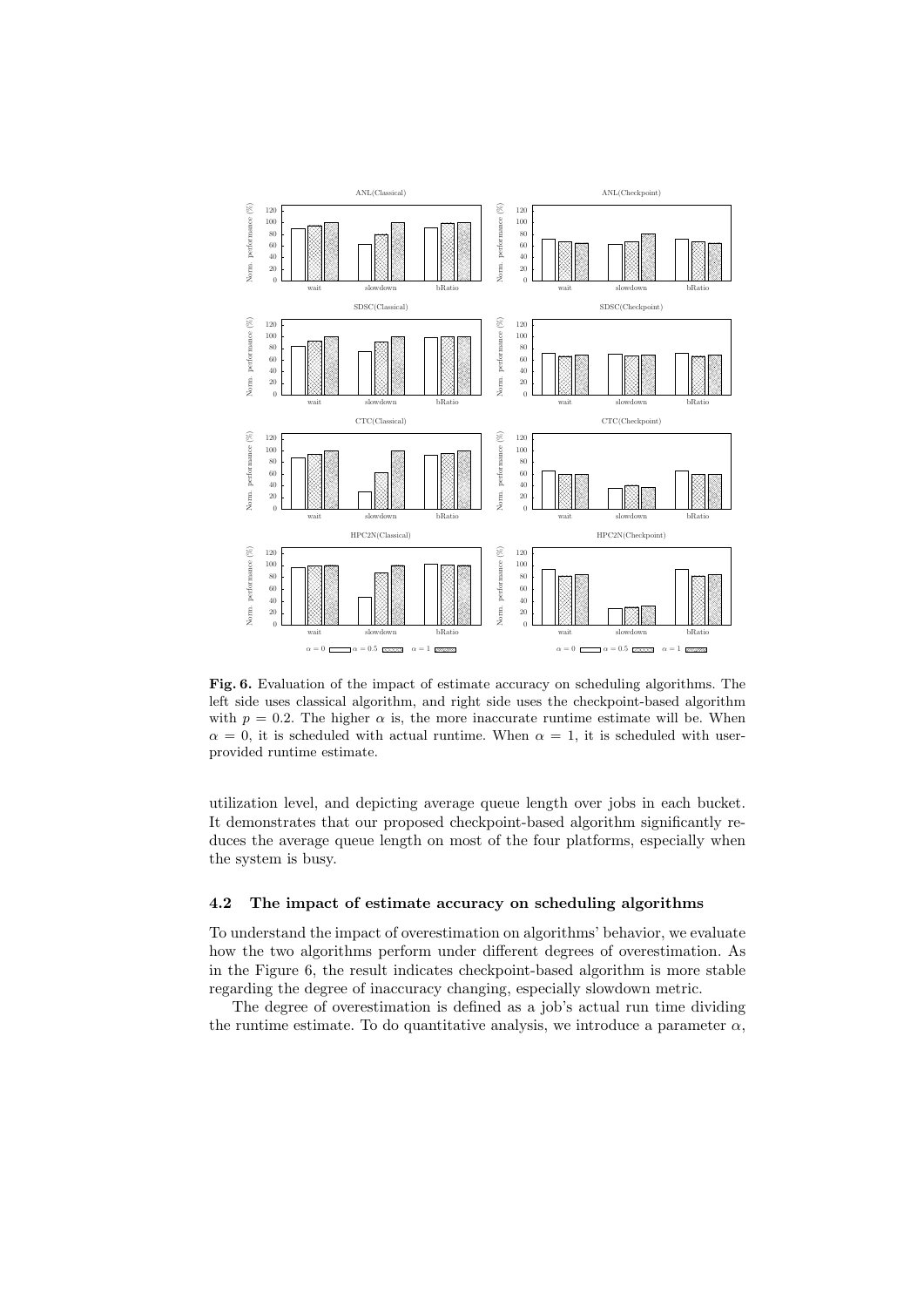where  $t_{sch} = t_{run} + \alpha \times (t_{req} - t_{run})$ . Here  $t_{req}$  is the job's user requested run time in real world trace. We use the  $t_{sch}$  as the job's user estimated runtime to submit to the simulator. In this manner, we can obtain workload traces with different overestimation degrees by tuning the  $\alpha$ . When  $\alpha = 0$ ,  $t_{sch} = t_{run}$  and when  $\alpha = 1$ ,  $t_{sch} = t_{req}$ . The larger  $\alpha$  is, the more inaccurate estimate time will be.

In Figure 6, we simulate the cases when  $\alpha$  is 0, 0.5 and 1. The left side uses classical algorithm, and right side uses the checkpoint-based algorithm. It's quite clear left results vary in much larger extent when the runtime estimate tends to be more inaccurate. For example, the slowdown factor, which grows even more than twice when  $\alpha$  changes from 0 to 1 in trace sets CTC and HPC2N.

These results indicate that classical algorithm might work well when the user estimation is accurate enough, and it's sensitive to the inaccurate factor. However, in Figure 2 we have shown it is usually unrealistic to have accurate estimate in real world system: a large portion of users tend to highly overestimate the actual run time by more than 5 times. Moreover, even in optimal case ( $\alpha =$ 0), classical algorithm can archive only comparable performance as checkpointbased algorithm, which is also consistent with our results in previous section.

# 5 Analyzing Checkpoint/Restart overhead

In the previous section, we don't consider the overhead of the checkpoint/restart operations. Actually the software state and temporary data are saved to the storage in checkpoint process, and are restored in restart process. In this section, we evaluate the overhead introduced by checkpoint/restart via simulation.

#### 5.1 Checkpoint overhead analysis

We select the trace of Argonne Intrepid to evaluate. Intrepid is a 557 TF, 40-rack Blue Gene/P system deployed at Argonne National Laboratory. This system was ranked No. 15 in the list released in June 2011 [22]. It has 40,960 compute nodes and 640 I/O nodes, which is configured with a single I/O node managing 64 compute nodes. These I/O nodes connect to the file servers with 10 Gb Ethernet network. The peak bandwidth between the I/O node and the network is limited to 6.8 Gb/s. All the 640 I/O nodes can theoretically deliver up to 4.25 Tbps [23].

The entire Intrepid system consists of 128 dual-core file servers. The file servers connect to DataDirect 9900 SAN storage arrays through the Infiniband DDR ports, each with a theoretical unidirectional bandwidth of 16 Gbps. All the 128 file servers can theoretically deliver up to 2 Tbps [23].

Generally, the bandwidth bottleneck for the maximum data throughput lies more towards the file servers than the  $I/O$  nodes when the system is running in its full capacity. However, only partial running jobs are involved in checkpoint in the checkpoint based backfilling scheduler. The bottleneck depends on the I/O nodes bandwidth, which is limited to 0.85 GB/s per I/O node [23].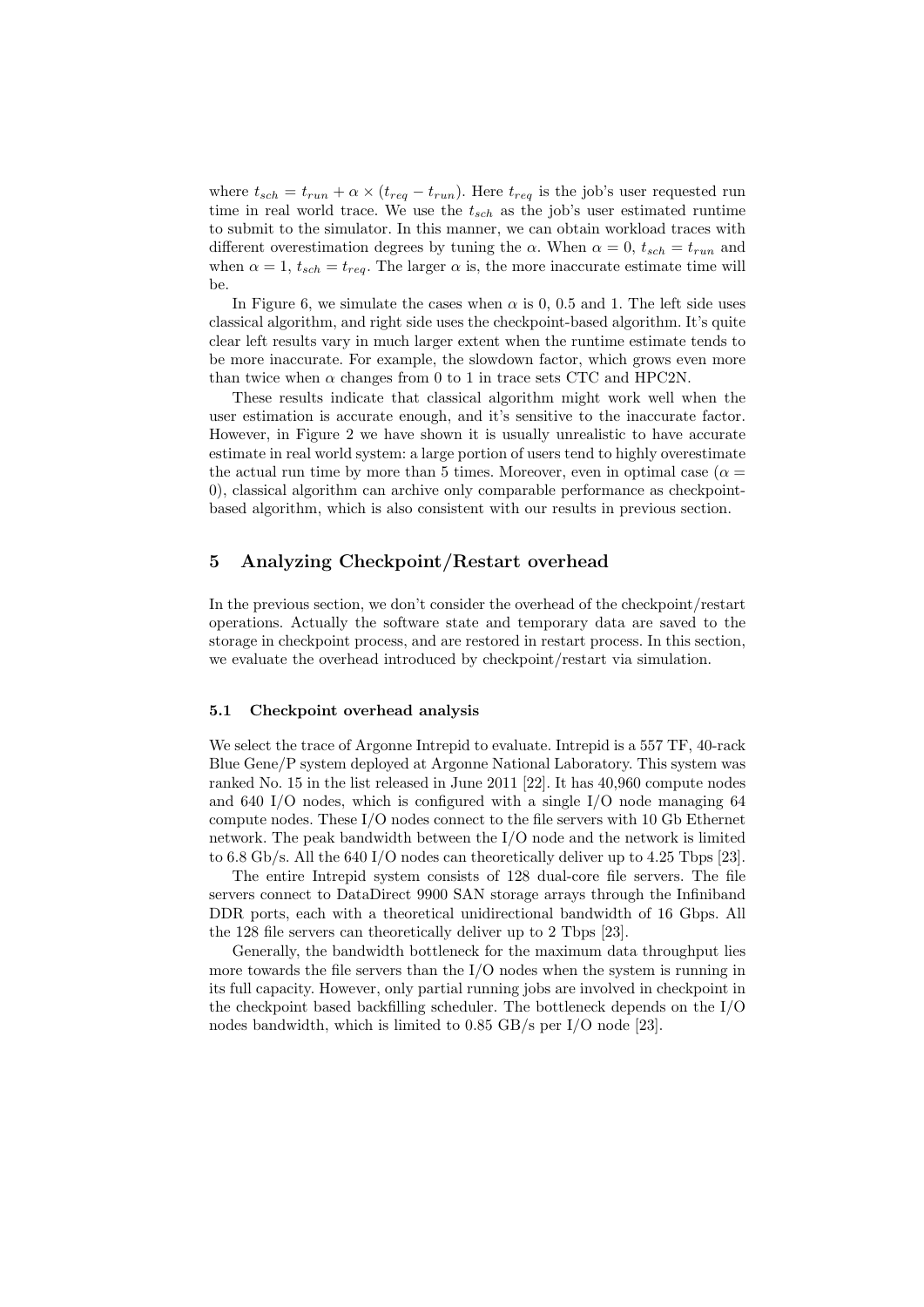

Fig. 7. Evaluation the impact of checkpoint overhead using ANL trace. Different checkpoint overhead are simulated. The simulate results that using classical backfill algorithm with runtime estimate are the baseline.

At the reserve time, it's not allowed to run the reserved job until all preempted job have done checkpoint. The delay of the reserved job depends on the maximal checkpoint duration of all preempted jobs. The restart process also consumes the resources, which extends the actual runtime. There is no memory requirement information in the workload trace of ANL. So we prepare for the worst, and simply assume the required memory is the total memory of the compute nodes. We assume that 70% of the bandwidth is available. Therefore, the delay time and extended runtime can be calculated as following.

$$
T_{delay} = T_{chkpnt} = 2G \times 64/(0.85GB/s \times 70\%) = 215s.
$$
  

$$
T_{extend} = T_{chkpnt} + T_{restart} \le 2 \times T_{chkpnt} = 430s.
$$

Algorithm 2 should be modified to reflect the runtime extending. In the algorithm, the predicted runtime of checkpointed jobs need to add the  $T_{extend}$ .

### 5.2 Evaluation results with overhead

Our algorithm with checkpoint overhead is evaluated in Figure 7. It's compared against the same algorithm without adding overhead. To reflect the impact of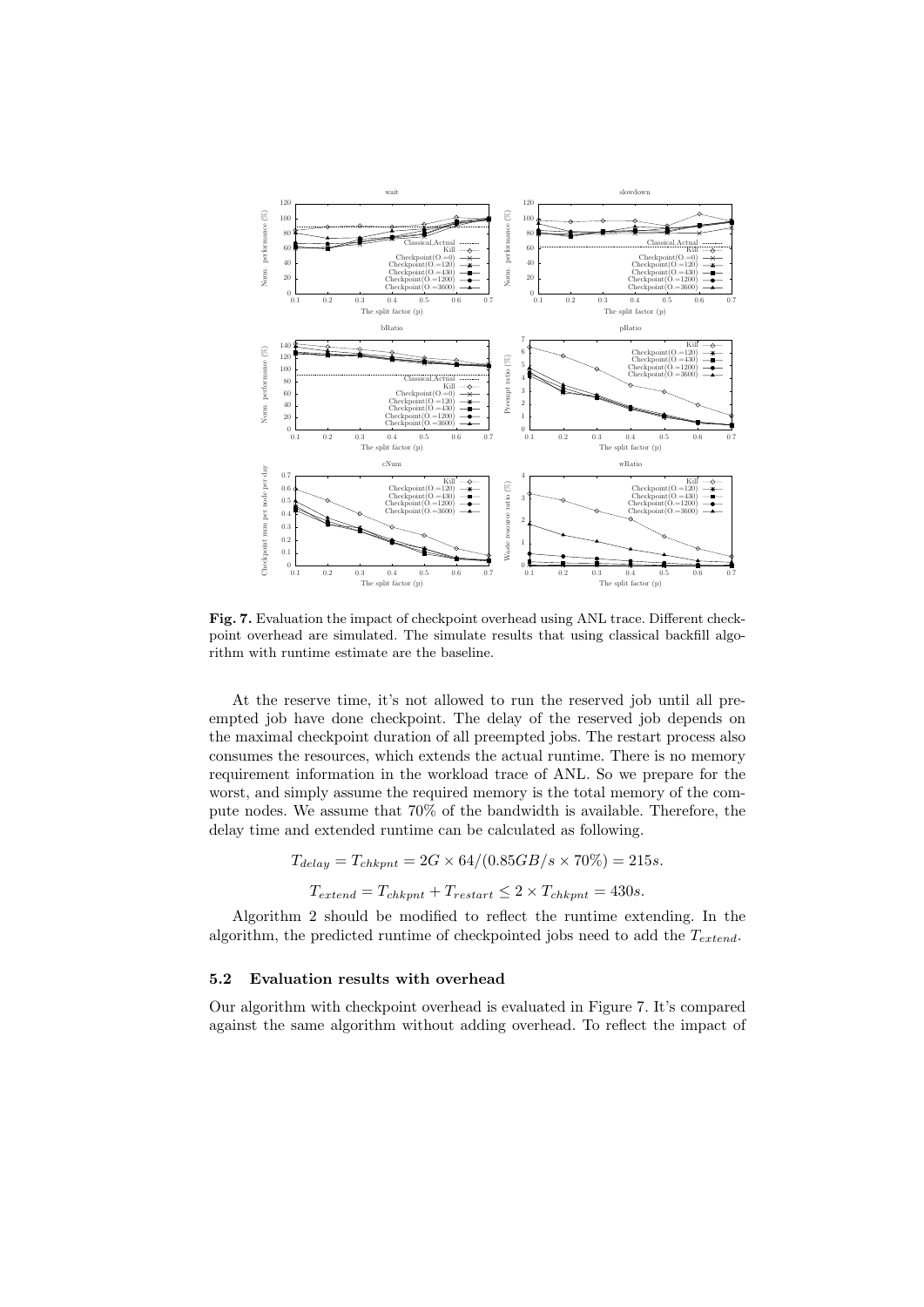the checkpoint overhead, we simulated with different  $T_{extend}$  values such as 120, 430, 1200 and 3600 seconds.

In addition to the original metrics, we also import three metrics to depict the overhead:

- Preempt Ratio (pRatio): The ratio of the preempted jobs to all jobs.
- Checkpoint number per node in a day  $(cNum)$ : The average checkpoint number for a compute node in a day.
- $-$  Waste Resource Ratio (wRatio): The ratio of the waste computing resources by preempt to all computing resources.

From the result, even adding the overhead, our algorithm still outperforms the baseline a lot when  $p$  is 0.2. The waiting time and queue length are improved by up to 40%. The slowdown is improved about 20%. In fact, Figure 7 indicates that the chances we have to do checkpoint are rare. When  $p = 0.2$ , the average number of checkpoint on each node is about 0.4 times per day and only 4% of the jobs need to do checkpoint. The waste resource is not more than 1.5%.

One thing to note is the intercepted point in slowdown curve in Figure 7. In fact, the runtime extending enlarges the backfill window and lets more shorter jobs to be backfilled. Thus, the backfill ratio increases, and the slowdown becomes better in some cases.

In summary, the overhead in checkpoint does not hurt the algorithm a lot, since the number of checkpoint we need to do is not quite large in our settings. Thus we stand on solid ground to conclude that the overhead is tolerable compared with the benefits gained.

# 6 Related work

### 6.1 Job Scheduling Algorithms

Job scheduling systems take an important part in improving the efficiency of high performance computing (HPC) centers. Although a lot of scheduling algorithms have been proposed by industry and academia [2, 3], FCFS-based backfilling algorithm is regarded as the most efficient algorithm for modern HPC centers. Several variants of FCFS-based backfilling algorithms serve as the default setting in a lot of famous job scheduling systems, such as LSF [5], Moab [6], Maui [7], PBS/Torque [8] and LoadLeveler [9].

User estimated runtime is a key factor affecting performance of backfilling algorithms. The first study to identify the inaccuracy of user runtime estimates was Feitelson and Mu'alem Weil [24]. There are a lot of studies trying to improve the accuracy of user estimated runtime. Chiang et al. suggested a test run before running to acquire more accurate estimated runtime [13]. Zhai et al. developed a performance prediction tool to assist an accurate estimated time [14]. Tang et al. got usable information from historical information [15]. In order to improve the estimate accuracy, Cynthia Bailey Lee et al. gave a detailed survey. However, performance prediction is a very difficult problem for HPC users. Most of user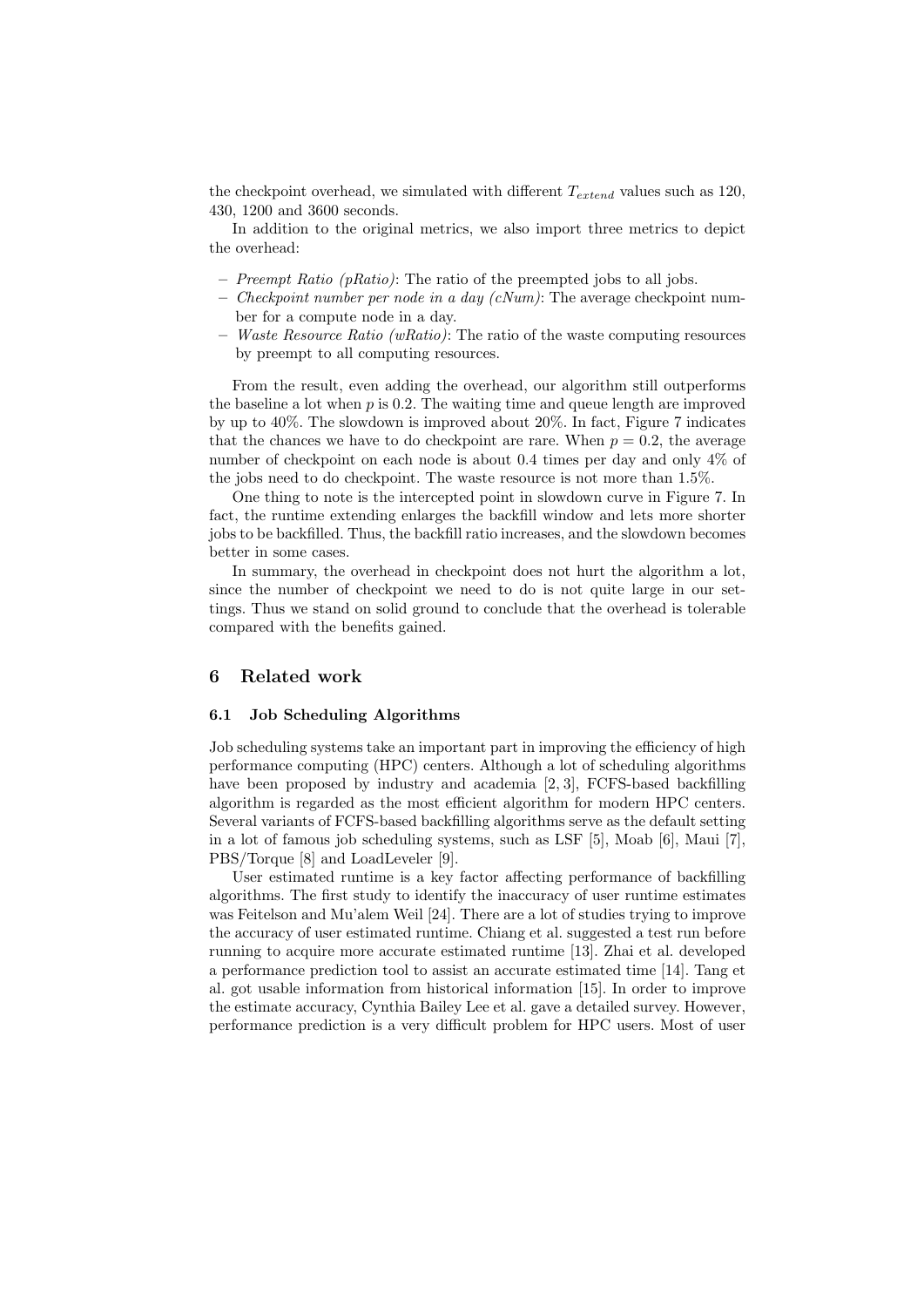estimated runtime provided to scheduling systems is not accurate enough [16]. This results in very poor efficiency for scheduling systems.

Lots works suggested relaxing the backfilling conditions. These methods allowed jobs to be backfilled even that the estimated runtime are longer than the backfilling window. If the backfilled jobs can't finish in the specified period, uncompleted backfilled jobs are allowed to continue [15, 25, 26]. This strategy will postpone top-queue jobs.

Several works suggested preemption based backfill. Snell et al. studied aggressive backfill with kill-based preemption and discussed strategies that were used to select candidate preempted jobs [27]. Maui support PREEMPT backfill policy. It allows the scheduler to start backfill jobs even if required walltime is not available. If the job runs too long and interferes with another job which was guaranteed a particular timeslot, the backfill job is preempted and the priority job is allowed to run [28]. Perkovic et al. proposed "speculative backfilling" after regular backfilling [29]. If a speculatively run jobs runs longer than its speculated time, it will be killed. Most of these works focused on kill-based preemption. However, checkpoint-based preemption has different features than kill-based preemption. The latter hopes that preempted jobs have a short running time to reduce waste resources. It is more suitable for improving the short-run failure jobs. Our work uses checkpoint-based preemption, and it hopes that preempted jobs have a long running time to improve effect-cost ratio. It is more suitable for solving inaccurate user-provided runtime estimate.

Morris Jette et al. developed a preemption-based gang scheduler at Lawrence Livermore National Laboratory (LLNL) for the Cray T3D. The Gang Scheduler combines a checkpoint-based preemptive processor scheduler with the ability to relocate jobs within the pool of available processors. That approach can sustain machine utilization and provide interactive workload with a lower response time [30, 31]. Different, our work is focused on traditional backfilling algorithm.

# 6.2 Checkpoint/Restart Techniques

As the size of HPC systems increases, reliability is becoming more and more important for HPC users. Checkpoint/Restart technique has become a standard configuration for real systems.

A lot of system-level and application-level checkpoint techniques have been proposed. Berkeley Lab's Checkpoint/Restart (BLCR) is a system-level checkpoint technique, which is the Linux kernel-based coordinated checkpoint technique [17]. BLCR is integrated with LAM/MPI and OpenMPI to provide checkpoint and restart for parallel applications. IBM proposed a special applicationlevel checkpoint library [32] for BlueGene/P applications. This library provides support for user initiated checkpoint. Users can insert checkpoint invocation manually in the application arbitrarily. Xue et al. propose a user-level file system which can guarantee the consistency between the application and its files during checkpoint and restart [33].

A lot of work tried to reduce the overhead of checkpoint. Liu et al. used exponential distributions to model the system failure, and proposed a reliability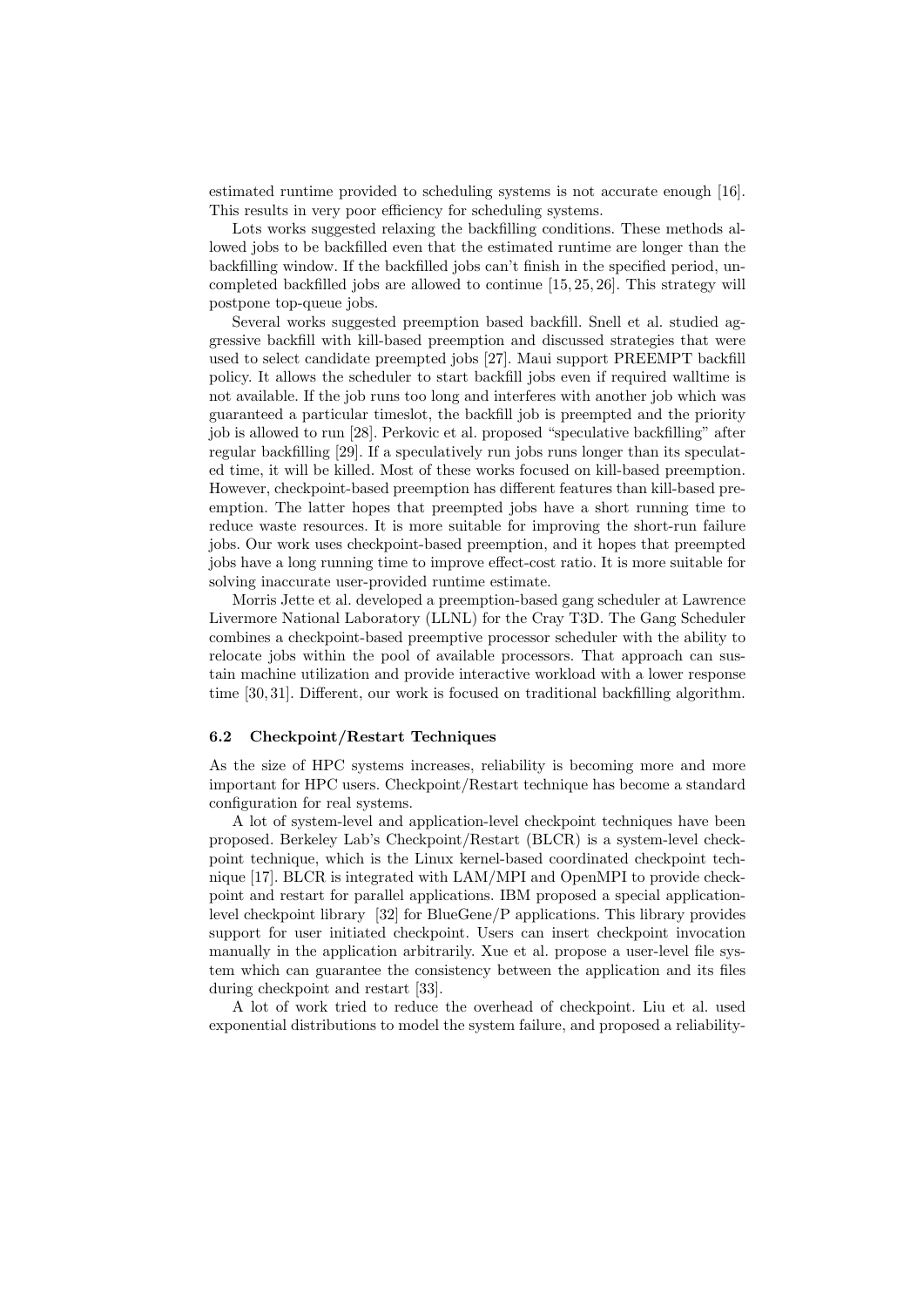aware checkpoint/restart method [34]. Shastry et al. found that the optimal checkpoint interval was approximately directly proportional to the checkpoint cost while inversely proportional to shape parameter [21].

# 7 Conclusion

In this paper, we propose a checkpoint-based backfill algorithm, and evaluate it using real workload traces. Our analysis indicates that the checkpoint-based backfill algorithm can effectively improve the job scheduling in waiting time, slowdown and mean queue length by up to 40%. The checkpoint/restart overhead is also analyzed based on the real trace from Argonne Intrepid system. The results show that only 4% of the jobs need to be checkpointed due to preemption. This demonstrates that our checkpoint-based algorithm is able to improve overall system utilization considerably without spending significant amount of system resources on checkpoint/restart operations.

We plan to extend our work in several directions. We will develop an aging algorithm to adaptively tune the parameter  $p$  so as to achieve approximating optimal performance. Moreover, we will study other split policies, such as splitting the running process into three segments. We will also apply the checkpoint-ability to other job scheduling algorithms.

Acknowledgments. We want to express our thanks to anonymous reviewers who gave valuable suggestion that has helped to improve the quality of the manuscript. This work gets support partly from Chinese "863" project 2008AA01A204, 2010AA012403, NSFC project 61103021, NSF grants 0546301 (CAREER), 0915861, 0937908, and 0958311, in addition to a joint faculty appointment between Oak Ridge National Laboratory and NC State University, as well as a senior visiting scholarship at Tsinghua University.

### References

- 1. Y. Zhang, H. Franke, J. Moreira, and A. Sivasubramaniam. An integrated approach to parallel scheduling using gang-scheduling, backfilling, and migration. Parallel and Distributed Systems, IEEE Transactions on, 14(3):236–247, 2003.
- 2. C. McCann, R. Vaswani, and J. Zahorjan. A dynamic processor allocation policy for iviukiprogrammed shared-memory multiprocessors. ACM Transactions on Computer Systems, 11(2):146–178, 1993.
- 3. S. Majumdar, D.L. Eager, and R.B. Bunt. Scheduling in multiprogrammed parallel systems, volume 16. ACM, 1988.
- 4. D. Lifka. The ANL/IBM SP scheduling system. In Job Scheduling Strategies for Parallel Processing, pages 295–303. Springer, 1995.
- 5. Platform Computing Inc. Platform LSF. http://www.platform.com/products/ LSFfamily/, 2012.
- 6. Adaptive Computing Enterprises Inc. MOAB workload manager. http://www. supercluster.org/moab/, 2012.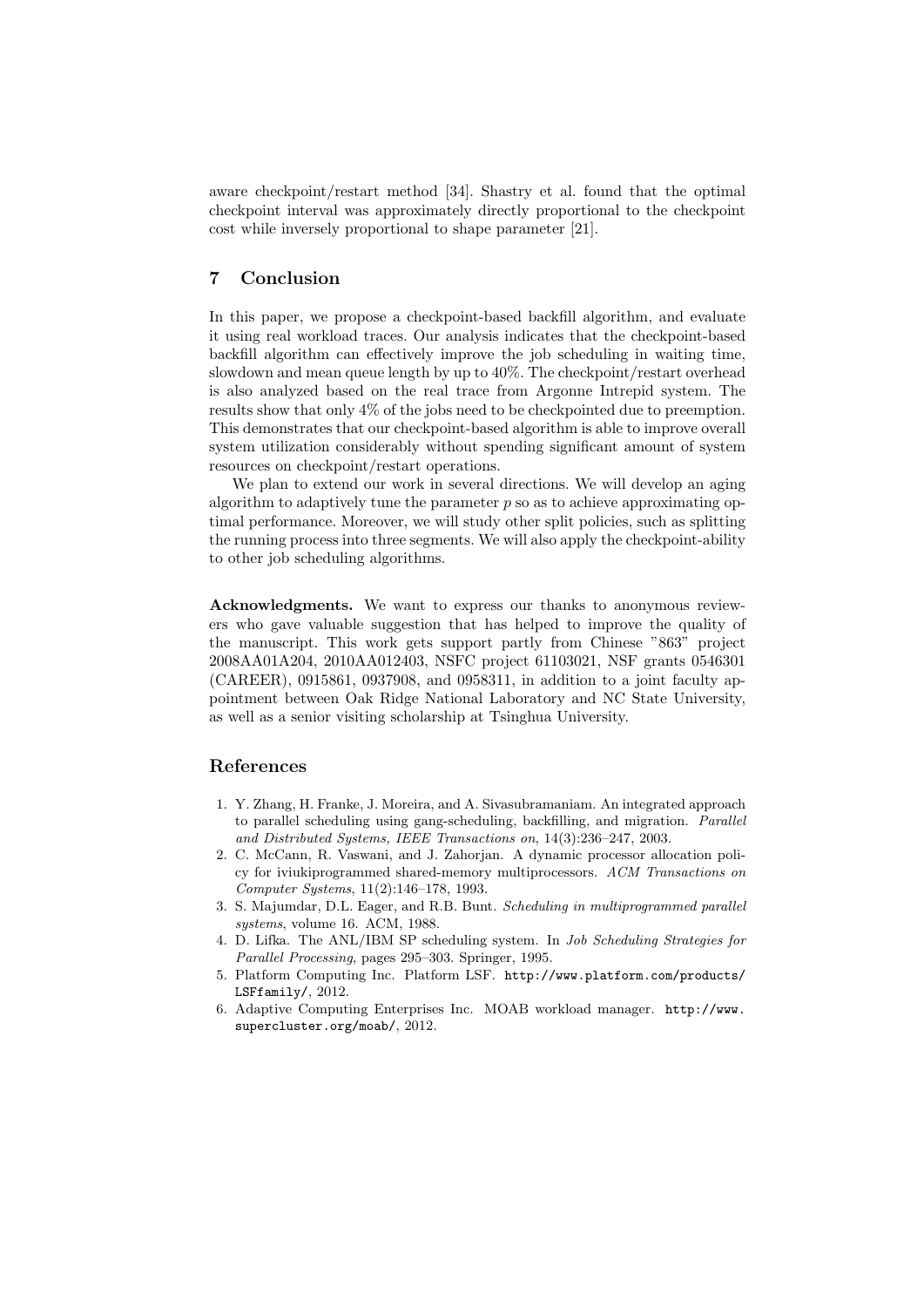- 7. D. Jackson, Q. Snell, and M. Clement. Core algorithms of the Maui scheduler. In Job Scheduling Strategies for Parallel Processing, pages 87–102. Springer, 2001.
- 8. Adaptive Computing Enterprises Inc. PBS/Torque user manual. http://www. clusterresources.com/torquedocs21/usersmanual.shtml, 2012.
- 9. Joseph Skovira, Waiman Chan, Honbo Zhou, and David Lifka. The EASY LoadLeveler API project. In Job Scheduling Strategies for Parallel Processing, pages 41–47. Springer, 1996.
- 10. Parallel Workloads Archive. http://www.cs.huji.ac.il/labs/parallel/ workload/, 2012.
- 11. S. Srinivasan, R. Kettimuthu, V. Subramani, and P. Sadayappan. Characterization of backfilling strategies for parallel job scheduling. In Parallel Processing Workshops, 2002. Proceedings. International Conference on, pages 514–519. IEEE, 2002.
- 12. W. Cirne and F. Berman. A comprehensive model of the supercomputer workload. In Workload Characterization, 2001. WWC-4. 2001 IEEE International Workshop on, pages 140–148. IEEE, 2001.
- 13. S.H. Chiang, A. Arpaci-Dusseau, and M. Vernon. The impact of more accurate requested runtimes on production job scheduling performance. In Job Scheduling Strategies for Parallel Processing, pages 103–127. Springer, 2002.
- 14. J. Zhai, W. Chen, and W. Zheng. PHANTOM: predicting performance of parallel applications on large-scale parallel machines using a single node. In ACM SIGPLAN Notices, volume 45, pages 305–314. ACM, 2010.
- 15. W. Tang, N. Desai, D. Buettner, and Z. Lan. Analyzing and adjusting user runtime estimates to improve job scheduling on the Blue Gene/P. In Parallel  $\&$  Distributed Processing (IPDPS), 2010 IEEE International Symposium on, pages 1–11. IEEE, 2010.
- 16. C. Bailey Lee, Y. Schwartzman, J. Hardy, and A. Snavely. Are user runtime estimates inherently inaccurate? In Job Scheduling Strategies for Parallel Processing, pages 253–263. Springer, 2005.
- 17. Berkeley Lab Checkpoint/Restart (BLCR). https://ftg.lbl.gov/projects/ CheckpointRestart/, 2012.
- 18. J. Bent, G. Gibson, G. Grider, B. McClelland, P. Nowoczynski, J. Nunez, M. Polte, and M. Wingate. Plfs: A checkpoint filesystem for parallel applications. In Proceedings of the Conference on High Performance Computing Networking, Storage and Analysis, page 21. ACM, 2009.
- 19. Y. Liu, R. Nassar, C. Leangsuksun, N. Naksinehaboon, M. Paun, and SL Scott. An optimal checkpoint/restart model for a large scale high performance computing system. In Parallel and Distributed Processing, 2008. IPDPS 2008. IEEE International Symposium on, pages 1–9. IEEE, 2008.
- 20. G. Bronevetsky, D. Marques, K. Pingali, and P. Stodghill. Automated applicationlevel checkpointing of MPI programs. In Proceedings of the ninth ACM SIGPLAN symposium on Principles and practice of parallel programming, pages 84–94. ACM, 2003.
- 21. M.S. PM and K. Venkatesh. Analysis of Dependencies of Checkpoint Cost and Checkpoint Interval of Fault Tolerant MPI Applications. Analysis, 2(08):2690– 2697, 2010.
- 22. TOP500 Supercomputing web site. http://www.top500.org, 2012.
- 23. H. Naik, R. Gupta, and P. Beckman. Analyzing checkpointing trends for applications on the IBM Blue Gene/P system. In Parallel Processing Workshops, 2009. ICPPW'09. International Conference on, pages 81–88. IEEE, 2009.